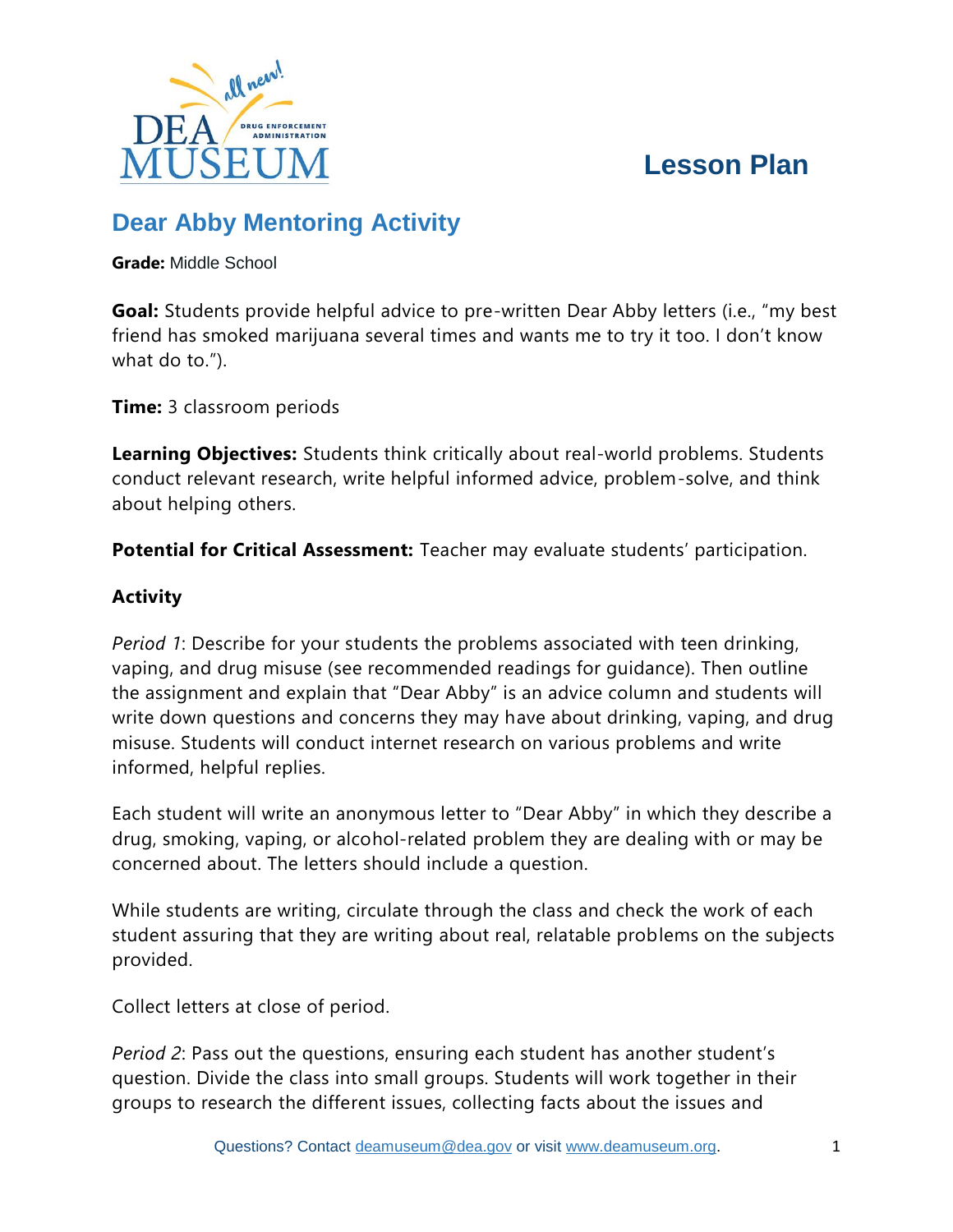



problems, as well as reasons to not misuse the drugs or alcohol, and write informed, helpful replies to their questions.

*Period 3*: Students in each group take turns explaining their questions and the answers they wrote to the class. Ask students to talk about how the exercise made them feel and think and about the things they learned from the exercise.

### **Recommended Readings:**

[Teens Ask: "Is There a Cure for Addiction?"](https://teens.drugabuse.gov/blog/post/teens-ask-there-cure-addiction) (National Institute on Drug Abuse)

[Marijuana Withdrawal Is Real](https://teens.drugabuse.gov/blog/post/marijuana-withdrawal-real-0) (National Institute on Drug Abuse)

[Drug Facts](https://teens.drugabuse.gov/teens/drug-facts) (National Institute on Drug Abuse)

#### **Standards of Learning:**

*Common Core*

Comprehension and Collaboration

#### **6th Grade**

### [CCSS.ELA-LITERACY.SL.6.1.B](https://protect2.fireeye.com/v1/url?k=2013c9ef-7f88f05c-2014ed0a-0cc47adc5e1a-9024253c9b8b188f&q=1&e=4783db6d-3a93-4e65-9f53-85003e4f5e8a&u=http%3A%2F%2Fwww.corestandards.org%2FELA-Literacy%2FSL%2F6%2F1%2Fb%2F)

Follow rules for collegial discussions, set specific goals and deadlines, and define individual roles as needed.

### [CCSS.ELA-LITERACY.SL.6.1.C](https://protect2.fireeye.com/v1/url?k=1634eda9-49afd41a-1633c94c-0cc47adc5e1a-08a1b523b6353f4c&q=1&e=4783db6d-3a93-4e65-9f53-85003e4f5e8a&u=http%3A%2F%2Fwww.corestandards.org%2FELA-Literacy%2FSL%2F6%2F1%2Fc%2F)

Pose and respond to specific questions with elaboration and detail by making comments that contribute to the topic, text, or issue under discussion.

#### [CCSS.ELA-LITERACY.SL.6.1.D](https://protect2.fireeye.com/v1/url?k=6bb1f424-342acd97-6bb6d0c1-0cc47adc5e1a-8cb90138a6df32d2&q=1&e=4783db6d-3a93-4e65-9f53-85003e4f5e8a&u=http%3A%2F%2Fwww.corestandards.org%2FELA-Literacy%2FSL%2F6%2F1%2Fd%2F)

Review the key ideas expressed and demonstrate understanding of multiple perspectives through reflection and paraphrasing.

Presentation of Knowledge and Ideas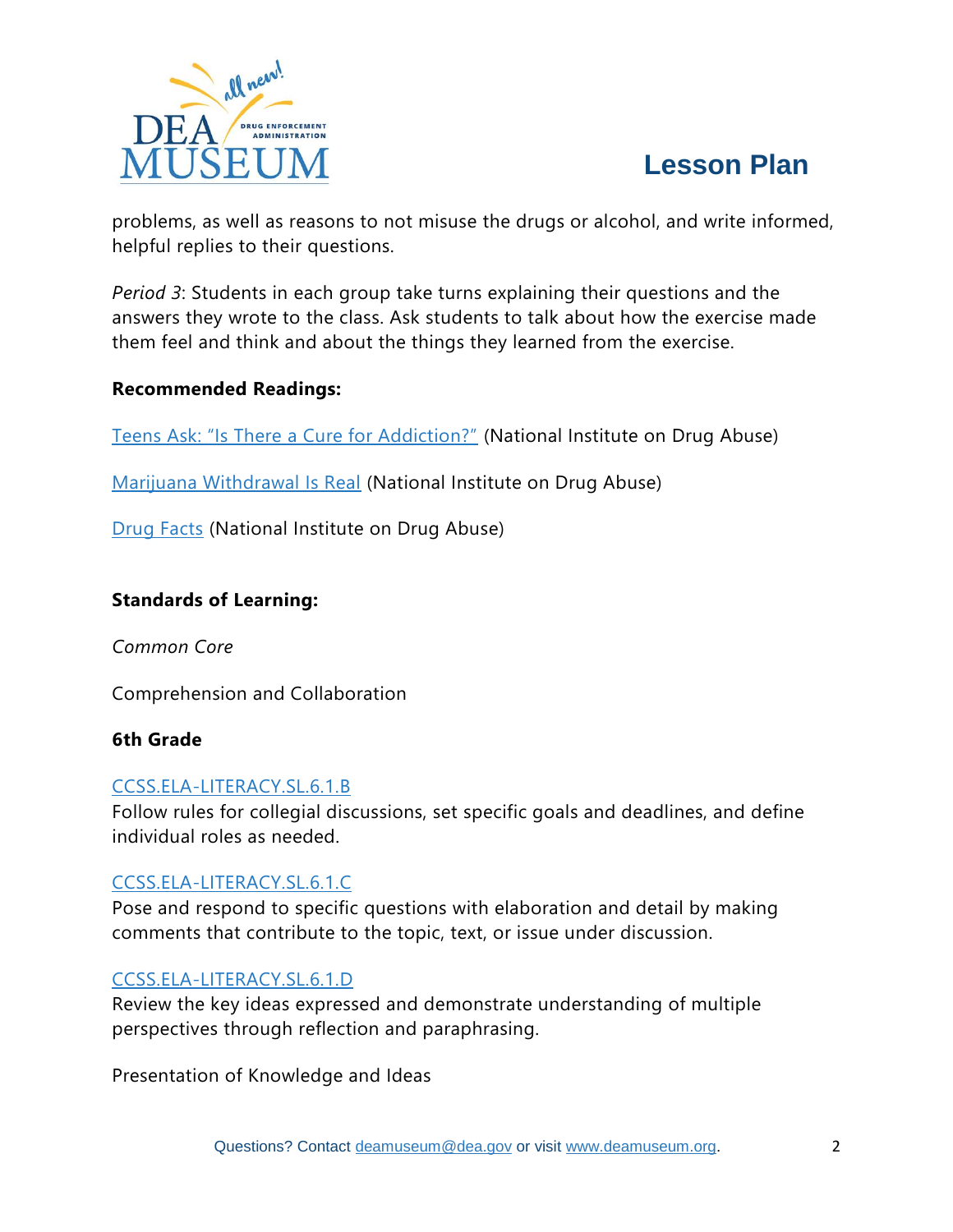

# **Lesson Plan**

# [CCSS.ELA-LITERACY.SL.6.4](https://protect2.fireeye.com/v1/url?k=4c1c6542-13875cf1-4c1b41a7-0cc47adc5e1a-f936e6caf1fb8356&q=1&e=4783db6d-3a93-4e65-9f53-85003e4f5e8a&u=http%3A%2F%2Fwww.corestandards.org%2FELA-Literacy%2FSL%2F6%2F4%2F)

Present claims and findings, sequencing ideas logically and using pertinent descriptions, facts, and details to accentuate main ideas or themes; use appropriate eye contact, adequate volume, and clear pronunciation.

### **7th Grade**

## [CCSS.ELA-LITERACY.SL.7.1](https://protect2.fireeye.com/v1/url?k=fb2e8c9e-a4b5b52d-fb29a87b-0cc47adc5e1a-37193dcfc237453e&q=1&e=4783db6d-3a93-4e65-9f53-85003e4f5e8a&u=http%3A%2F%2Fwww.corestandards.org%2FELA-Literacy%2FSL%2F7%2F1%2F)

Engage effectively in a range of collaborative discussions (one-on-one, in groups, and teacher-led) with diverse partners on grade 7 topics, texts, and issues, building on others' ideas and expressing their own clearly.

### [CCSS.ELA-LITERACY.SL.7.1.C](https://protect2.fireeye.com/v1/url?k=7cee7ea3-23754710-7ce95a46-0cc47adc5e1a-a8ac004affe8bd8f&q=1&e=4783db6d-3a93-4e65-9f53-85003e4f5e8a&u=http%3A%2F%2Fwww.corestandards.org%2FELA-Literacy%2FSL%2F7%2F1%2Fc%2F)

Pose questions that elicit elaboration and respond to others' questions and comments with relevant observations and ideas that bring the discussion back on topic as needed.

## [CCSS.ELA-LITERACY.SL.7.1.D](https://protect2.fireeye.com/v1/url?k=03c92394-5c521a27-03ce0771-0cc47adc5e1a-b703b14d9dd77704&q=1&e=4783db6d-3a93-4e65-9f53-85003e4f5e8a&u=http%3A%2F%2Fwww.corestandards.org%2FELA-Literacy%2FSL%2F7%2F1%2Fd%2F)

Acknowledge new information expressed by others and, when warranted, modify their own views.

### **8th Grade**

### [CCSS.ELA-LITERACY.SL.8.1](https://protect2.fireeye.com/v1/url?k=30144971-6f8f70c2-30136d94-0cc47adc5e1a-6221c24064738b11&q=1&e=4783db6d-3a93-4e65-9f53-85003e4f5e8a&u=http%3A%2F%2Fwww.corestandards.org%2FELA-Literacy%2FSL%2F8%2F1%2F)

Engage effectively in a range of collaborative discussions (one-on-one, in groups, and teacher-led) with diverse partners on grade 8 topics, texts, and issues, building on others' ideas and expressing their own clearly.

### [CCSS.ELA-LITERACY.SL.8.1.B](https://protect2.fireeye.com/v1/url?k=169c421a-49077ba9-169b66ff-0cc47adc5e1a-8a88993b6574ad1c&q=1&e=4783db6d-3a93-4e65-9f53-85003e4f5e8a&u=http%3A%2F%2Fwww.corestandards.org%2FELA-Literacy%2FSL%2F8%2F1%2Fb%2F)

Follow rules for collegial discussions and decision-making, track progress toward specific goals and deadlines, and define individual roles as needed.

## [CCSS.ELA-LITERACY.SL.8.1.C](https://protect2.fireeye.com/v1/url?k=a8670140-f7fc38f3-a86025a5-0cc47adc5e1a-d805b64c1864e068&q=1&e=4783db6d-3a93-4e65-9f53-85003e4f5e8a&u=http%3A%2F%2Fwww.corestandards.org%2FELA-Literacy%2FSL%2F8%2F1%2Fc%2F)

Pose questions that connect the ideas of several speakers and respond to others' questions and comments with relevant evidence, observations, and ideas.